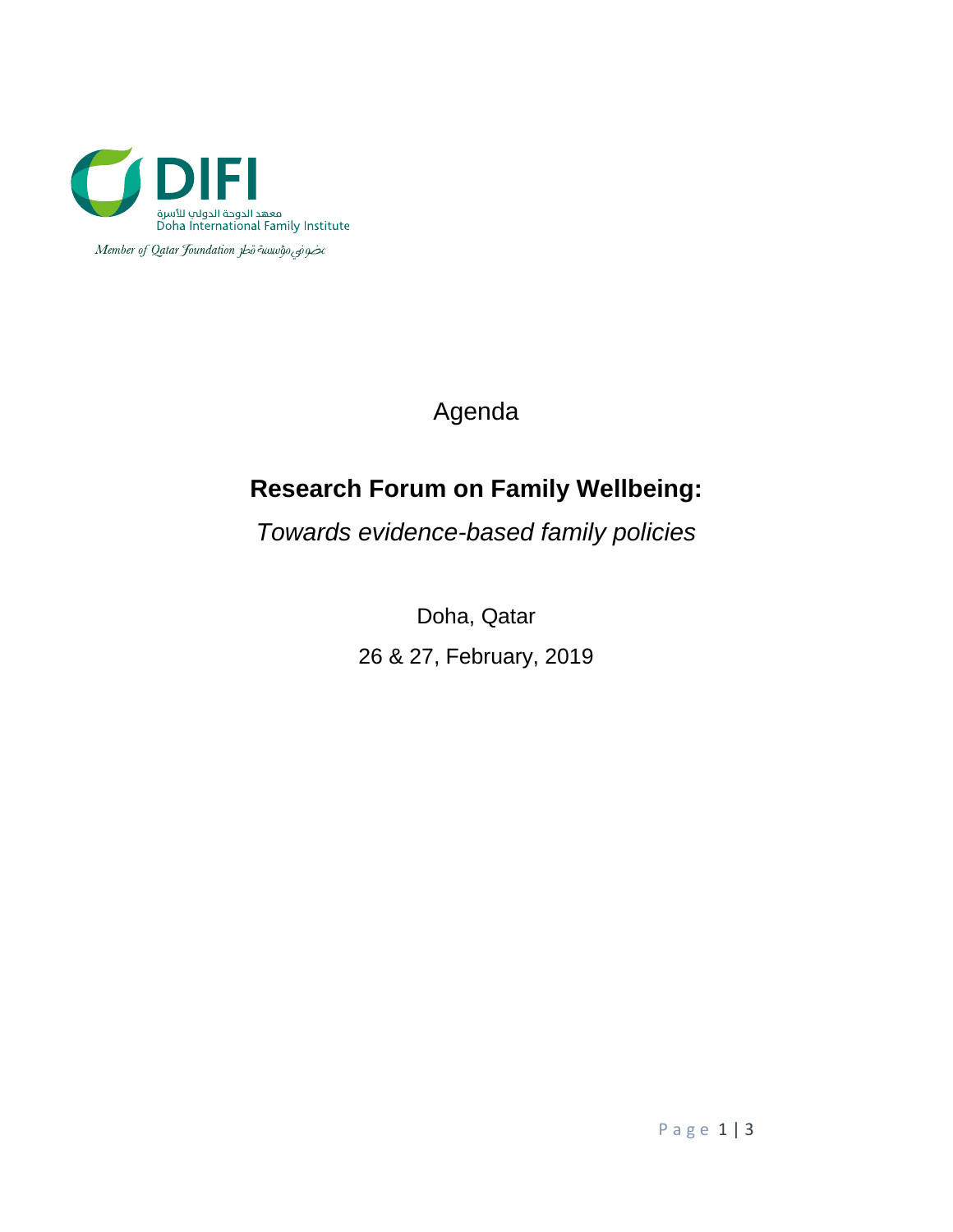## **Day One: The Wellbeing of Families Living with Autism Spectrum Disorder in Qatar**

| Program - Day 1 |                                                                                                                                                                                                                                                                                                                                                                                                                                                   |
|-----------------|---------------------------------------------------------------------------------------------------------------------------------------------------------------------------------------------------------------------------------------------------------------------------------------------------------------------------------------------------------------------------------------------------------------------------------------------------|
| $08:00 - 08:30$ | Registration                                                                                                                                                                                                                                                                                                                                                                                                                                      |
| $08:30 - 09:00$ | Setting the scene                                                                                                                                                                                                                                                                                                                                                                                                                                 |
| $09:00 - 10:30$ | <b>Families and National Policies on Autism</b><br>The session will discuss:                                                                                                                                                                                                                                                                                                                                                                      |
|                 | How do national policies related to autism contribute to addressing<br>relevant family unmet needs?<br>What are the challenges facing the development and implementation<br>of policies that support the wellbeing of families living with autism?<br>What are the recommendations for policy improvement<br>and<br>development in this area?<br>What are the regional experiences in supporting the wellbeing of<br>families living with autism? |
| $10:30 - 11:00$ | <b>Coffee break</b>                                                                                                                                                                                                                                                                                                                                                                                                                               |
| $11:00 - 12:30$ | Service Providers and families living with autism                                                                                                                                                                                                                                                                                                                                                                                                 |
|                 | The session will discuss:<br>How can service providers meet the needs of the families?<br>What are the challenges faced by service providers in addressing the<br>needs of families living with autism?<br>What are the policy recommendations for improving service providers?<br>What are the relevant best practices in service provision and what can<br>we learn from them?                                                                  |
| $12:30 - 01:30$ | <b>Lunch break</b>                                                                                                                                                                                                                                                                                                                                                                                                                                |
| $01:30 - 03:00$ | Avenues of support for families living with autism                                                                                                                                                                                                                                                                                                                                                                                                |
|                 | The session will discuss:                                                                                                                                                                                                                                                                                                                                                                                                                         |
|                 | What are the existing avenues of support for the families?<br>What are the challenges of the existing avenues of support for the<br>families?<br>How can we strengthen the family support system?                                                                                                                                                                                                                                                 |
| $03:00 - 03:30$ | The Way Forward: Towards enhanced well-being for families living with<br><b>Autism in Qatar</b>                                                                                                                                                                                                                                                                                                                                                   |